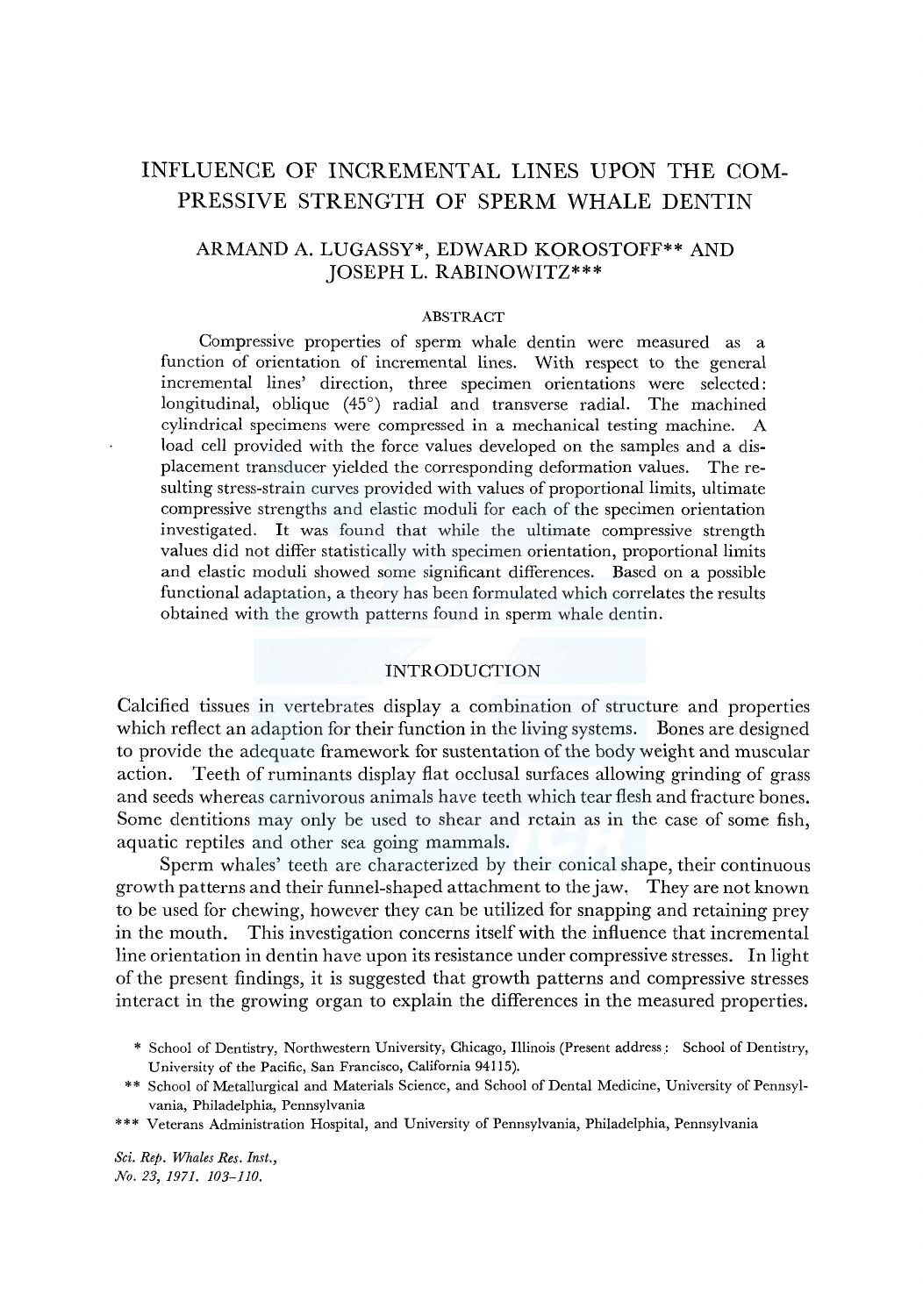# 104 LUGASSY, KOROSTOFF AND RABINOWITZ

# MATERIALS AND METHODS

Sperm whale teeth were chosen because of their large dimensions and easy availability. The teeth were obtained through a marine life dealer and as soon as The teeth were obtained through a marine life dealer and, as soon as received, they were inspected for any apparent defects. They were then placed in individually labelled plastic bags and stored in the freezing compartment of a refrigerator at  $-18^{\circ}\text{C} \pm 1^{\circ}\text{C}$  until ready for machining. In this study a single tooth was selected as it provided enough specimens. It also was felt that this choice would restrict the variability inherent to the use of several teeth taken at random.

A sperm whale tooth is shown in figure l. It has a short crown and a comparatively long root. The outer aspect of the tooth is covered by a thick layer of cementum (Ohsumi et al., 1963). Because of its regular texture and amplitude, the dentin in the cervical area, shown in figure  $2(A)$ , was chosen to prepare the various types of specimens used. This region of the tooth was divided in several horizontal sections. Each section was used to machine three specimens in different orientations. With respect to the incremental lines, the specimen orientation was as follows: longitudinal, oblique  $(45^{\circ})$  radial and transverse radial as shown in figure 2(B). A total of 6 specimens in each group was produced in this manner.

The dentin specimens were turned with a jeweler's lathe at low speed. Each cutting pass was made small to avoid any mechanical damage to the material. The specimens were moistened with a drip of Krebs-Ringer phosphate buffer solution during this procedure. This precaution was taken to avoid overheating and also provided proper lubrication for the cutting of the dentin. The specimens' end faces were ground flat at right angle to their principal axis. This procedure was earried out by inserting the samples in holes of slightly greater diameter made in a flat



Fig. I. Bucco-lingual view of a sperm whale tooth.

Sci. Rep. Whales Res. Inst., No. 23, 1971.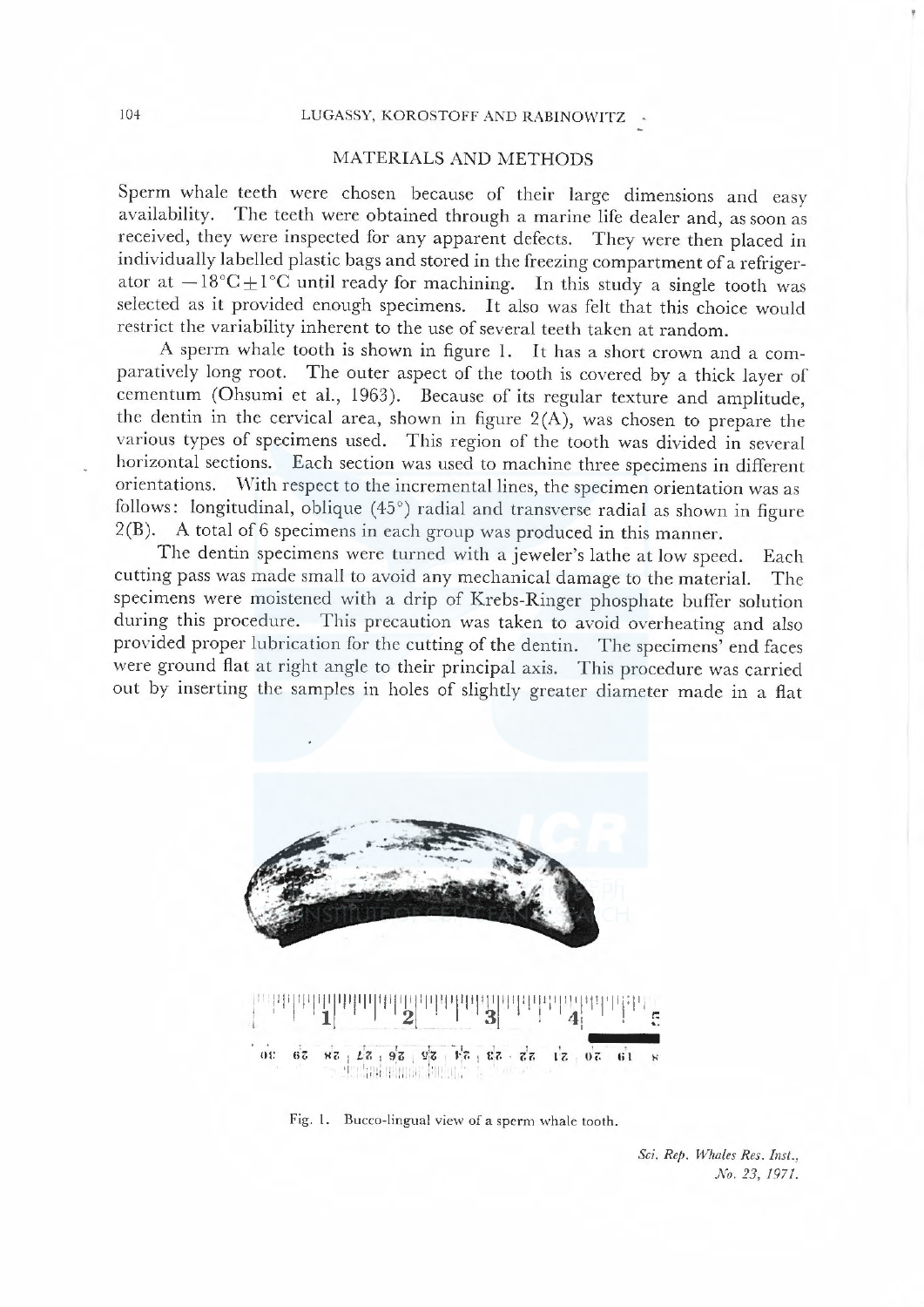

Fig. 2. Sperm whale tooth: (A) Specimen source and (B) Specimen orientation with respect to the incremental line direction.

hardened steel slab of a given thickness. The finished specimens were of the following dimension: diameter=0.085 in., length=0.158 in. Before the actual tests, the specimens were placed in labelled jars filled with Krebs-Ringer phosphate buffer solution and stored in a refrigerator at a temperature of about 3°C.

The dentinal tubules' main direction in the various specimens studied are



**A= Dentinal Tubules - B = lntertubular Dentin** 

Fig. 3. Dentinal tubule alignment in three types of specimen orientation.

*Sci. Rep. Whales Res. Inst., No. 23, 1971.*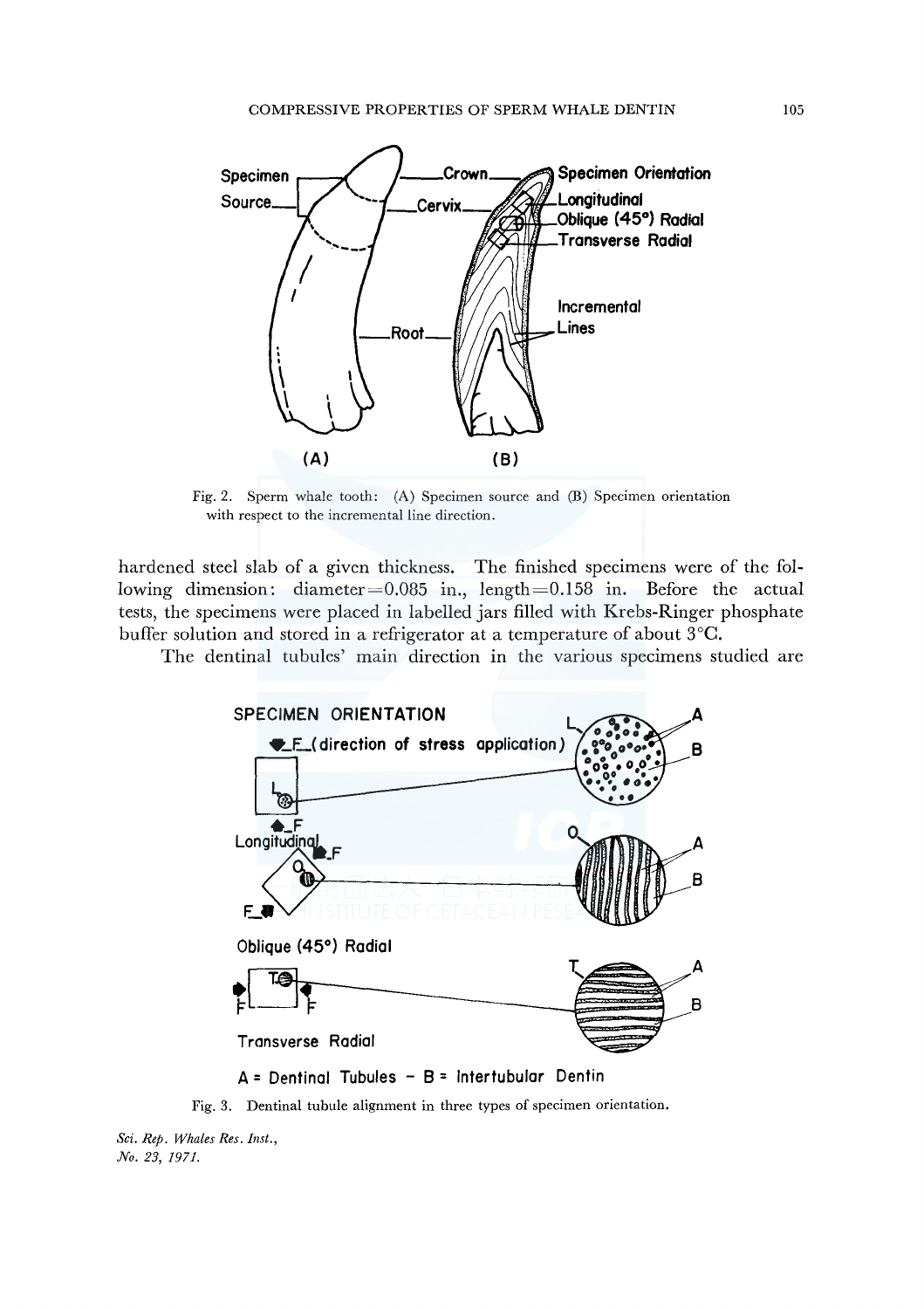#### 106 LUGASSY, KOROSTOFF AND RABINOWITZ



Fig. 4. Photograph of the compression apparatus: (SP) Specimen, (LC) Load cell. (DT) Displacement transducer, (CH) Crosshcad.

represented in figure 3. This result was obtained by making a series of longitudinal sections in eaeh speeimen after completion of testing and examining the thin ground sections under standard and polarized light microscopy. Essentially, it was observed that the dentinal tubules were directed at right angle with respect to the general orientation of the incremental lines. The orientation of the incremental lines in each type of specimen was assessed by direct inspection.

Deformation and fraeture of the specimens was performed in an Instron meehanical testing machine (Fig. 4). The load signals were taken from the testing



Fig. 5. Block diagram of the circuitry used in the compression tests.

Sci. Rep. Whales Res. Inst., No. 23, 1971.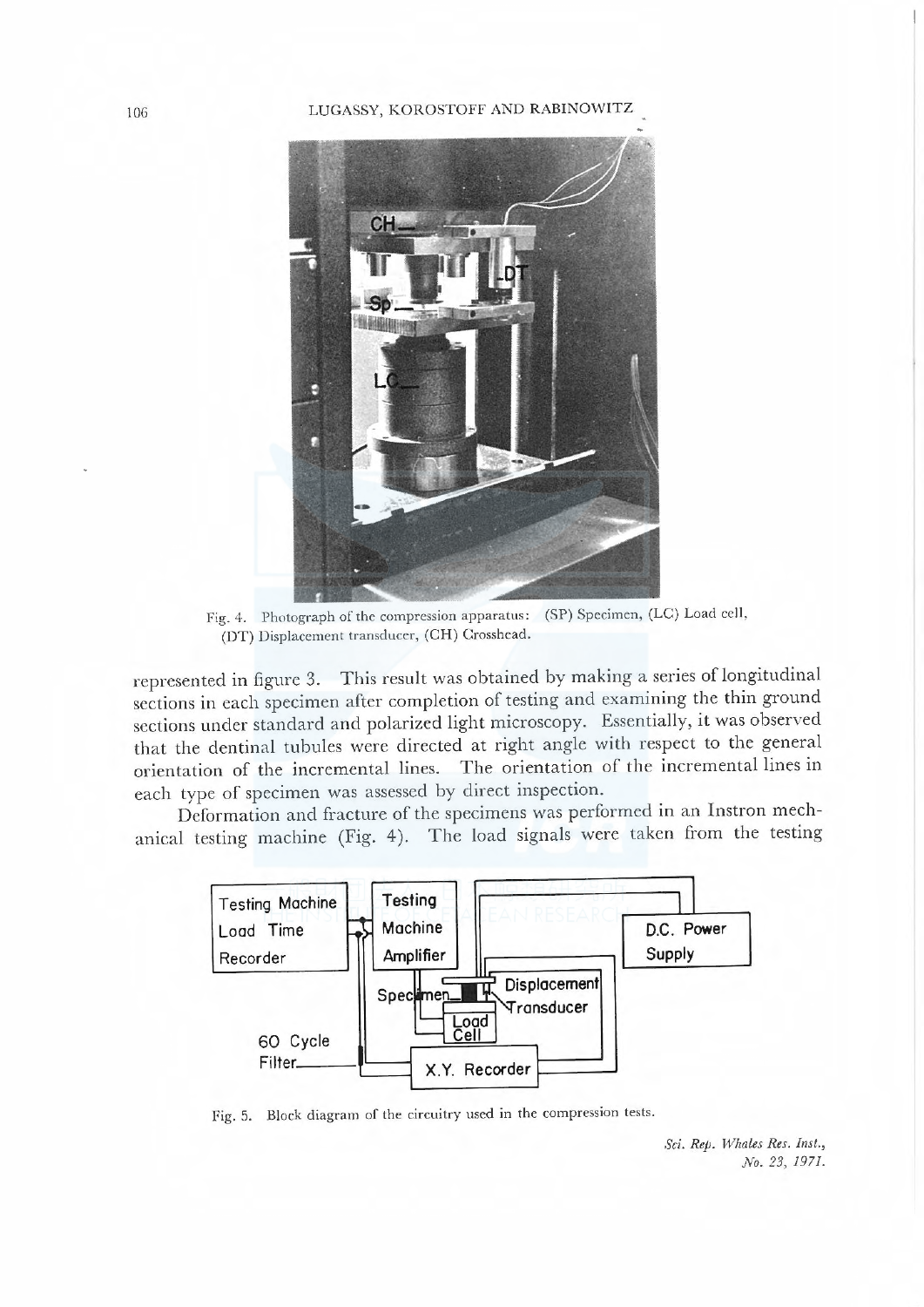machine amplifier and fed to the y axis of an x-y recorder. The deformation values were measured by a displacement transducer and its output fed to the x axis of the x-y recorder (Fig. 5). Both loads and corresponding deformation values were simultaneously plotted on the recorder and later converted into engineering stress and strain values by using the formulae:  $P/A_0$  and  $\Delta L/L_0$  respectively, where P=load, A<sub>0</sub>=original cross sectional area,  $\Delta L$ =change in length and  $L_0$ =original specimen length. Because of the comparative character of the study, data analysis, according to a true stress-true strain relationship, was not felt to be relevant and therefore was not performed.

Before the tests, the refrigerated dentin specimens were allowed to warm up and come to equilibrium with the ambient temperature. Once again their dimensions were checked. The deformation to failure was conducted at a constant cross-

|  | TABLE 1. COMPOSITION OF SPERM WHALE DENTIN |  |  |
|--|--------------------------------------------|--|--|
|--|--------------------------------------------|--|--|

| Oven Dried (105°C)       | Ashing $(1100^{\circ}C,$ for 24 hours) |                                     |  |
|--------------------------|----------------------------------------|-------------------------------------|--|
| Water<br>% of wet weight | Organic Matter<br>% of dry weight      | Inorganic Matter<br>% of dry weight |  |
| 14.72                    | 28.55                                  | 71.45                               |  |

head speed. This portion of the experiment was carried out with the specimen immersed in Krebs-Ringer phosphate buffer solution to avoid the possibility of specimen moisture loss during the test. The water and inorganic content of the specimens were obtained by desiccation and ashing respectively, as shown in Table 1.

#### RESULTS

The results listed in Table 1 represent the composition of sperm whale dentin. The water content is representive of the hydration water as well as the water found in the dentinal tubules. It is however recognized that some chemically absorbed water still remained in the material and was not displaced at the selected drying temperature (Eastoe, 1967). A more detailed analysis showed that the inorganic matter was mostly composed of calcium and phosphorus, whereas the organic phase was found to be proteinic in nature.

In Table 2 the results for the elastic modulus, proportional limit and ultimate strength of various specimen orientations are given along with the strain rate at which each group of experiments was carried out.

# TABLE 2. MECHANICAL PROPERTIES OF SPERM WHALE DENTIN SPECIMENS UNDER COMPRESSION

| Specimen Orientation:     | Longitudinal                    | Oblique (45°) Radial            | Transverse Radial               |
|---------------------------|---------------------------------|---------------------------------|---------------------------------|
| Ultimate Strength (psi)   | 29300*+4400**                   | $28000 + 4500$                  | $26000 + 1500$                  |
| Proportional Limit (psi)  | $4400 + 1500$                   | $3700 + 700$                    | $3700 + 600$                    |
| Elastic Modulus (psi)     | $(7.8 \pm 1.3) \times 10^5$     | $(4.3 \pm 1.4) \times 10^5$     | $(2.9 \pm 1.5) \times 10^5$     |
| Strain Rate $(\sec^{-1})$ | $(64.6 \pm 1.0) \times 10^{-5}$ | $(55.9 \pm 6.6) \times 10^{-5}$ | $(64.6 \pm 8.1) \times 10^{-5}$ |

\* Mean \*\* Standard Deviation

*Sci. Rep. Whales Res. Inst., No. 23, 1971.*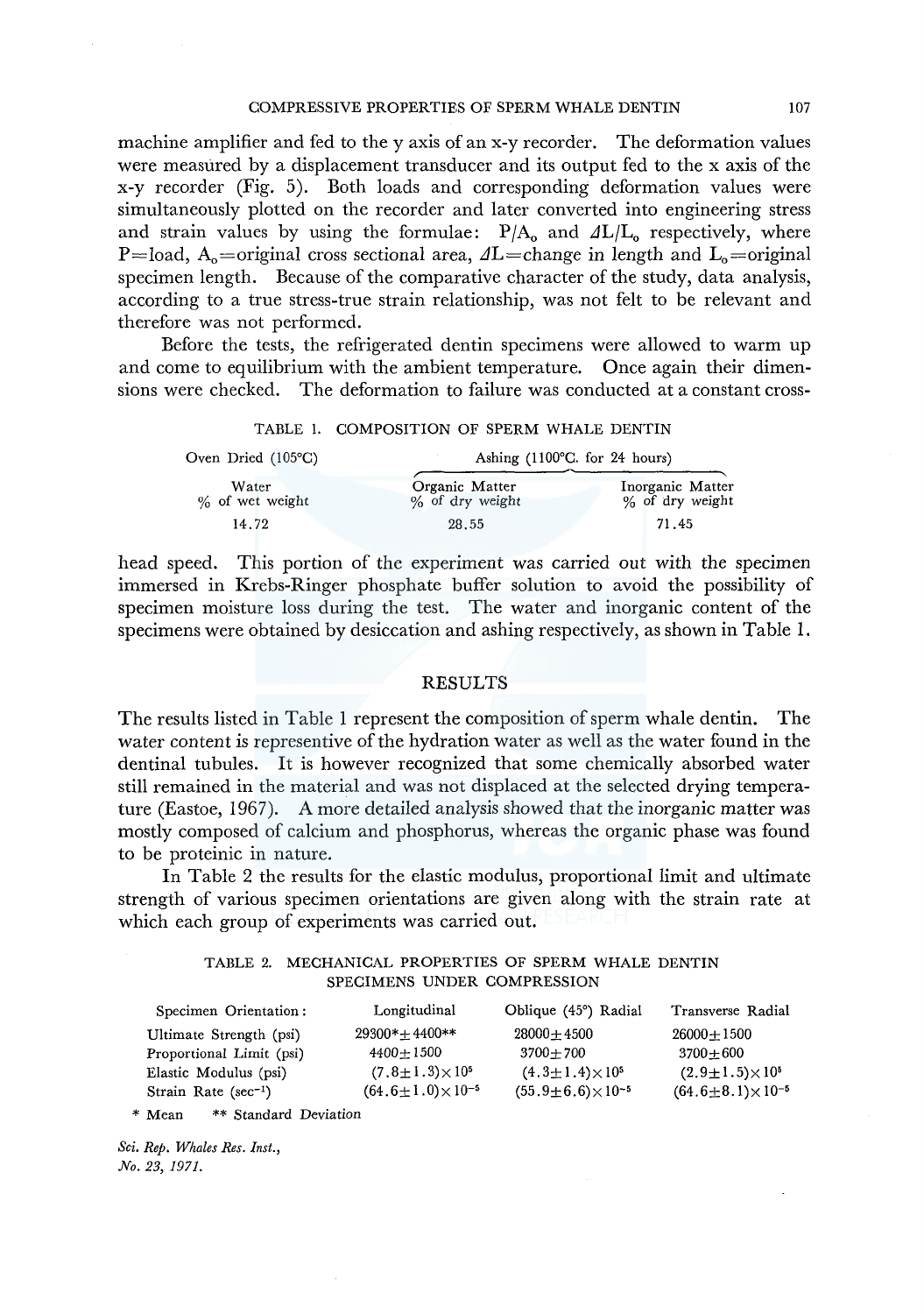

Fig. 6. Typical stress-strain curve with salient features and representative values obtained with various specimen orientations.

A general view of the stress-strain curve is given in figure 6. Its salient features and stress values result from graphing several curves obtained by testing various specimens in the different orientations. The linear portion of the curve is representative of the elastic modulus, the proportional limit was measured at the onset of a plastic strain of about  $3 \times 10^{-1}$ , and the ultimate strength, which here is also the stress at failure, was obtained at maximum plastic strain.

## DISCUSSION

It was felt that the determination of the chemical composition of sperm whale dentin (Table 1) would be of help in explaining, in part, some of its properties and provide a base of comparison with other calcified tissues which have been more extensively studied. Although some resemblance was found with bovine cortical bone (Lugassy, 1968), major similarities between the properties exhibited by these two materials were not readily apparent. This left the possibility of other factors such as structural arrangements of the various phases in the material to be of significant influence upon the properties observed. This suggestion will be further developed in the discussion.

In Table 2 a trend towards increasing values seems to exist when comparing the results obtained for the elastic moduli, proportional limits and ultimate strengths of the transverse radial, oblique (45°) radial and longitudinal specimens, respectively. However, when statistically analyzed the above data showed that except for the following: elastic modulus values of the longitudinal and transverse radial, longitudinal and oblique (45°) radial specimens, and proportional limit values of the longitudinal and transverse radial, and oblique (45°) radial and transverse radial

> *Sci. Rep. Whales Res. Inst., No. 23, 1971.*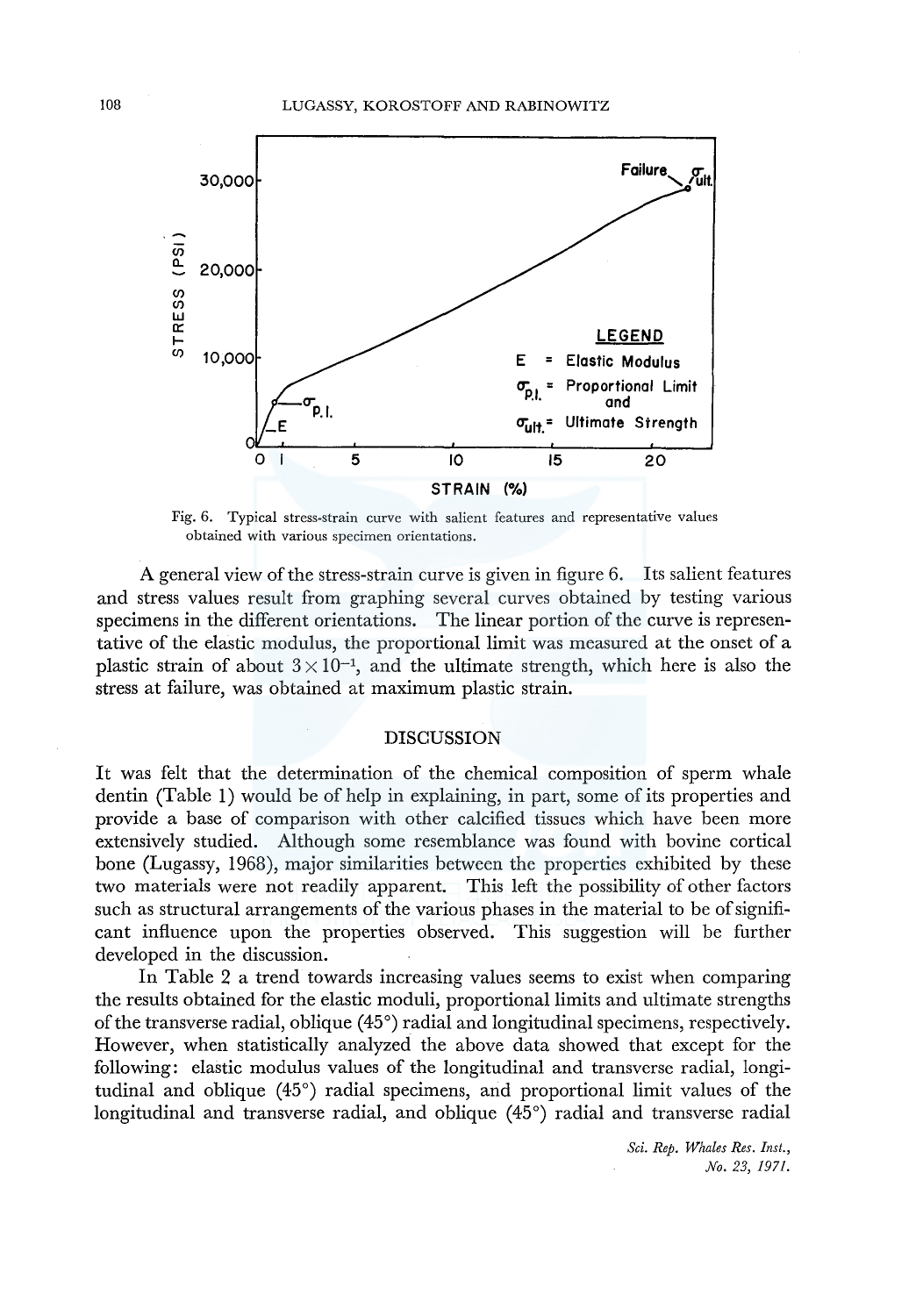specimens, there was no difference at the  $5\%$  significance level between the average stress values of the various group compared. No apparent reason could be found, including the effect of lower strain rate values obtained with the oblique (45°) radial specimens or the possible misalignment of the incremental lines in the samples for the lack of significant difference existing between the elastic modulus of the oblique (45°) radial and transverse radial specimens, and the proportional limit of the longitudinal and oblique (45°) radial specimens. Further study on these particular points is contemplated in the near future.

Microstuctural organization has been found to significantly influence the type of mechanical response observed with calcified tissue (Ascenzi et al., 1966; Evans et al., 1966; Lugassy, 1968). It has also been recognized that during formation, the types of mechanical stimuli exerted on developing bone will condition its resulting structure.

In the case of sperm whale dentin, it is felt that the vertical forces applied on the teeth during their growth have some influence over the dentin formed. These forces transmitted to the pulp would be resolved as shear stresses at the level of the odontoblastic layers. In the present case, it is suggested that the shear stress lines are, in effect, conditioning the formation and orientation of the incremental lines through their angulation with respect to the main axis of the tooth. To some extent, they could constitute the mechanical stimuli. With respect to the rate of deposition, nature and composition of dentin in the incremental lines, it would appear that they are related to the mode oflife and feeding cycles of these mammals (Ohsumi et al., 1963).

The difference between the mechanical response of the longitudinal and transverse radial specimens could be explained as follows: When deformed at right angle with respect to the growth patterns, the weaker areas where calcification has been poor or incomplete would influence the overall response of the sample tested. However, in the case of a longitudinal specimen, because of their regularity and uniformity, the incremental lines seem to act as a nest of reinforcing lines tending to increase the resistance of the structure to the effects of vertical stress application. Mechanically this response would be best related to the straight line portion of the stress-strain curve found under the proportional limit in figure 6.

When sperm whale dentin is subjected to large deformations, corresponding to the stress-strain curve section above the proportional limit in figure 6, it is felt that the structural changes in the material produced by slippage and flow are of such magnitude that the influence of the incremental lines become of insignificant effect as revealed by the relatively similar ultimate strength values of the various specimen groups tested. The above mechanism points to the viscoelastic character of the response of sperm whale dentin (Lugassy, 1968; Lugassy et al., 1969), and its strain rate dependency. These reasons explain the strain rate values given in Table 2.

Low strain rate fractures of other calcified tissues, such as those occurring in bovine cortical bone, have been characterized by shear surfaces oriented at a 45° angle with respect to the axis of stress application. In sperm whale dentin comparable fracture surfaces have been observed and appear to have not been influenced

*Sci. Rep. Whales Res. Inst., .No. 23, 1971.*